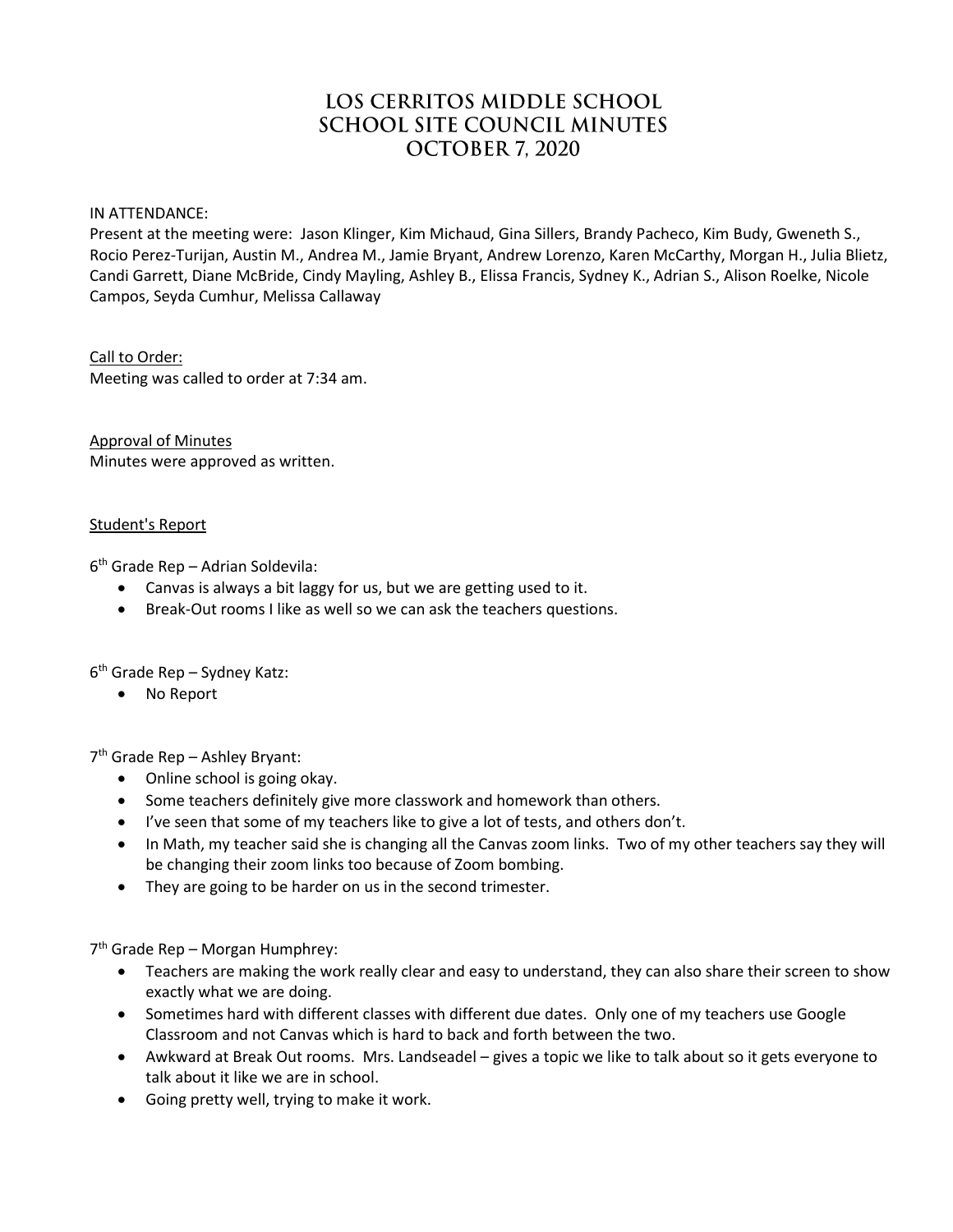8 th Grade Rep – Gweneth Snowden:

- Teachers are doing great, staff is great, helpful.
- In some classes, teachers put their work in separate folders which is why I think kids miss their assignments. Some make announcements that tell you what work we have to do and some put their work all in one document so when we finish that document, we are done with our homework.
- I think some teachers use break-out rooms a little too much. Group work is important but I prefer to work alone on some things, so I would teachers would give you an option to work alone or in group.

8<sup>th</sup> Grade Rep – Austin Maziasz:

- Thank you teachers for doing a great job.
- Two concerns
	- $\circ$  Classes are really long, 75 minutes is a long time to stay focused in class. If we shorten classes by 15-20 mins and add another class it would be better.
	- $\circ$  Due dates for all my teachers are all different. Different times and very confusing depending on teacher.

## Counselor's Report – Karen McCarthy:

- We are very very busy. Been challenging.
- On canvas home page, there are links to technology, counseling, tutoring and tech support. Kids see buttons so they can choose locations.
- We sent out hand-written notes postcards to students. Received happiness from that.
- Now providing DIS counseling for SPED kids. Getting acclimated to that. I personally have a small group and some individual kids.
- Figuring out how to connect with students when they don't check email. Phone numbers don't go directly to kids.
	- o Had a discussion on how students receive their email but don't check Google Acct and best way to get students to check their Gmail acct.
- Keeping office hours and are setting up meetings through Zoom.
- 504 review meetings almost every day.
- Wellness Counselor (MFT Intern) identifying kids who will work with her.
- Setting up SSTs third tier intervention. Check on kid's progress then possibly refer them to a special ed assessment. Issue – our psychologist has been split up between schools and only here 3 days a week. Completely backlogged from last year.
- Presented at ELAC with website and resources.
- Andrea positive feedback in our family Communication between counselor and student has been amazing. Students should be trained to read their learn acct email.

# DAC Report – Cindy Mayling:

- $\bullet$  DAC met on Sept. 8<sup>th</sup>. Largely procedural on how DAC will continue this year. The meetings are big and trying to collect the information and discussion. On Zoom it's too hard.
- Decision was made starting with Oct meeting to move to 5pm start. Exec DAC board will meet the following day at noon.
- Instead of verbal reports more will be submitted in paper form. DAC has their own website on the district's website. You can see agendas and meeting notes and presentations there.
- Presentation showing where we are with the learning continuity and attendance plan. Talking about LCAP and how it related to opening. Trying to get kids on campus.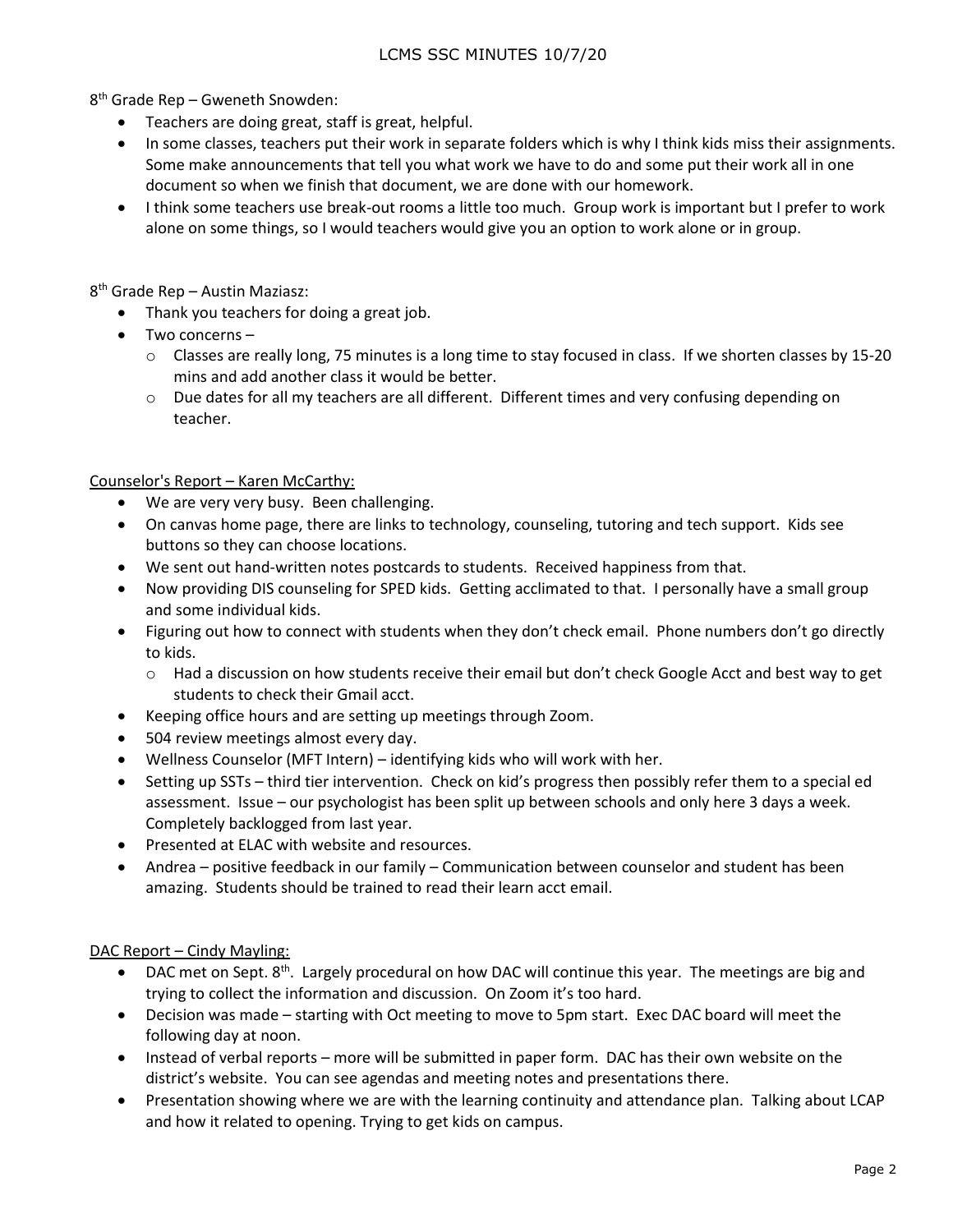Going forward, I would like to submit my report in writing before meeting so people can see details. Will do highlights verbally from the meeting.

## SEDAC Report – Andrea Mettel:

- Meeting was on September 15<sup>th</sup>.
- Conejo Recreation & Park District Therapeutic Center Ms. Devon Herbert gave a brief programs for teens and adults with disabilities. Visit website https://www.crpd.org/programs-sports/therapeutic-recreation for more information.
- $\bullet$  Community report
	- o Independent Living Resource Center Ms. Alexa Martin introduced Jaydon Gaines, Community Living Advocate. Discussed the ILRC resources for people with disabilities which provide them with the tools to make their own decisions and be as independent as possible. For more information, visit their website at https://ilrc-trico.org.
- $\bullet$  T.O. Library
	- o Library now has curbside pickup service.
	- o September was National Library Card Sign-up month.
	- o Virtual homework center accessed through TO library website https://www.tolibrary.org.
- SELPA Ms. Holland provided information about SELPA. See website for program information, https://www.vcselpa.org/For-Families/Community-Advisorty-Committee. On website, you'll find info on fall parent trainings and transition fair and imagining inclusion event.
- CAC (Community Advisory Committee) reported.
- $\bullet$  Public comments
	- o Conejo Council PTA spoke provided overview of PTA services; fundraising, 100% funds to classrooms to benefit students. Reflections Art Program being offered again.
- THRIVE inclusivity group =- accessed online. They hosted a successful candidate's forum through Board of Education. See site for recordings.
- SEDAC Chair new person going smoothly. Communicating with administrators, teachers and parents to ensure that school opens well. Creating meetings with DAC chairs and PTA leaders – create collaborative solutions that benefit everyone.
- Comments from all members (school site reps):
	- $\circ$  Several schools requested that updates get included in school newsletters. Currently, send Mr. Klinger minutes to send out to parents. Thinking about putting it on our website or a link to the school website to link to district website on SEDAC if possible.
	- $\circ$  Numerous comments were made that teachers doing an amazing job with distance learning.
	- o Need more support after zoom class ends during enforcements times.
	- o Due Dates requested on assignments be more organized, since all the assignments are neither archived or the dates are not noted, can be the same among teachers and very confusing.
	- $\circ$  Sites requesting additional learning materials and enough handouts be sent home to assist students with learning.
	- $\circ$  New virtual career exploration program for post-secondary students opportunity to meet and learn about local businesses.
- Special Ed Director Erica Johnson
	- o Highlight the Twilight Intervention for students with IEPs being offered at three of the high schools. –
	- $\circ$  Testing centers that counselors spoke about for live in person testing for IEP assessments, psychological testing. District is putting out information about the sites offering that.
- SEDAC setting up smaller committees: Communication Committee, SEDAC Member and Information Committee, and Curriculum Committee.
- Reviewed in addition to IEP now there is IDLP individualized distance learning plan now counselors have to take IEP and convert to an IDLP.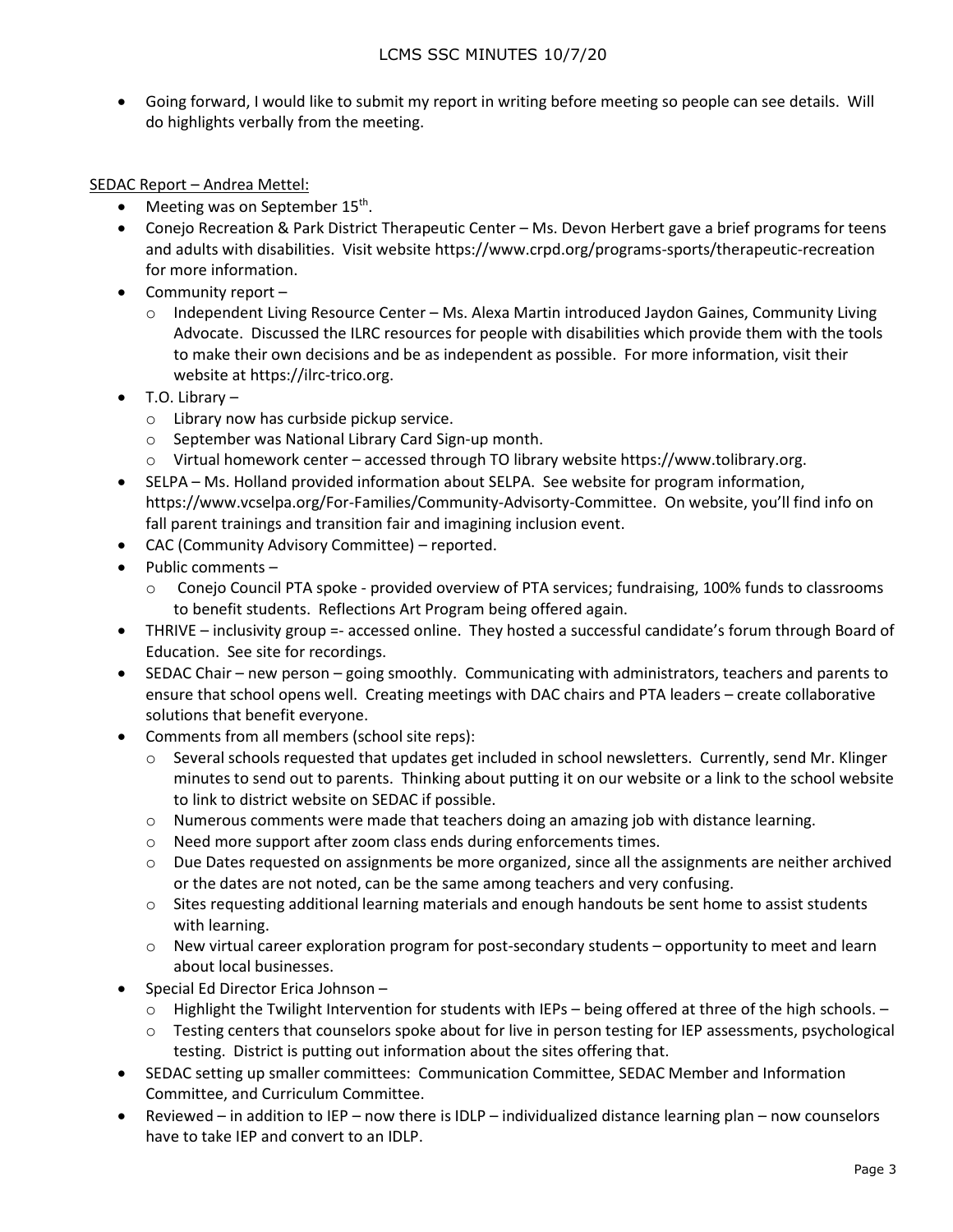# LCMS SSC MINUTES 10/7/20

- Dr. Miller discussed small cohorts and targeted vulnerable groups going back to school.
- Tiers are moving and three targeted groups that will return to campus: Homeless population, English Learner populations, and SPED students in a specialized special day class.

# GATE Report – Julia Blietz:

- Had two meetings since last meeting (Sept. & Oct.).
- **Sept meeting on Sept 4th first meeting of year. Info for new members, members introduced.**
- GATE organization who represents GATE community reps, facilitators, and administrative team
- Discussed distance learning experience and how it's working for various sites, people and members.
- Shauna Ashmore works with Dr. Lisa Miller reported we have 1,714 gate-identified students in the district; 250 at elementary, 477 at middle and 987 in high schools. That team works with other students (SPED, etc).
- Stephanie Caswell TOSA (Teacher on Assignment) specifically for GATE. Position created a couple years ago.
- Discussed coordinating the GATE parent meeting. Needs to happen soon. Will coordinate with Ms. Bartlett and Mrs. Michaud. Need to figure out how to communicate with other GATE parents - need to get an "optin" from them in order to receive information (newsletters, counseling notes, information on what's discussed at meetings, etc.).

# ELAC/DELAC Report – Rocio Perez-Turijan:

- DELAC meeting it was Sept.  $29<sup>th</sup>$ .
- Dr. Miller talked about all sanitation measures as soon as the students take classes in their schools. There are 2 possibilities to bring some students on campus:
	- o Small groups and cohorts
	- o Waiver for TK- 6th grade
- Dr. Martinez talked about ELPAC.
- Alma Molina talked about the practical resources for parents.
- Next meeting will be on Oct.  $27<sup>th</sup>$ .
- $\bullet$  ELAC meeting it was Sept. 30<sup>th</sup>.
- Mrs. Pacheco talk about the resources that school provides for the students. Q parent connection is a tool to know the degrees of the students. There is the possibility of having classes at the campus but it's not yet approved.
- Counseling talked about the website LCMS, the resources that we find it. Thousand Oaks Library and Teen Center can help the student too.
- Next meeting will be on Oct.  $21^{st}$ .

## PSTA Report – Mellissa Callaway:

- Asked to help with campus enhancements in front courtyard area. Susan got supplies donated and PTSA volunteers will be planting them. Looking forward to it. Will happen this weekend or next weekend.
- Many fundraiser efforts and ideas in works right now. Getting creative.
	- o First fundraiser was at Barns and Nobel at beginning of the year. Successful but not as much as previous years.
	- $\circ$  First successful restaurant night was at Jinkys on Oct.  $1^{st}$ .
	- $\circ$  Doing a virtual 5K walk during week of Nov. 20 29<sup>th</sup> during Thanksgiving break. Opportunity for families and friends to do a virtual 5K at their own pace and at your convenience – just complete during that week. \$20 registration fee with option of a t-shirt for additional fee. Need help promoting event.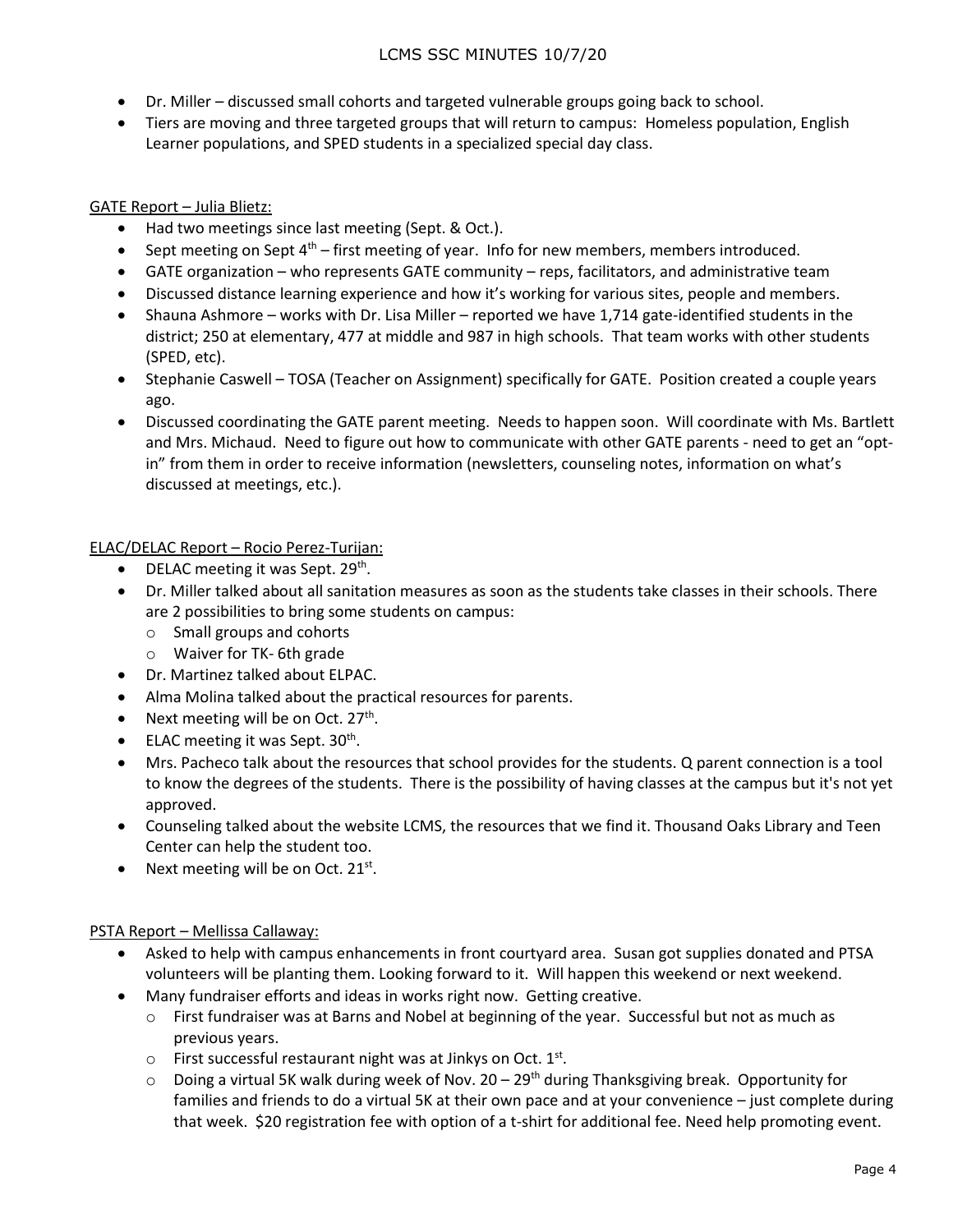- o School Cents Program at Oaks Mall. Earn points for our school for every purchase made from participating store or restaurant at Oaks Mall. Download receipts and earn points for school. Program started in Sept and runs thru April.
- E-waste recycling event was a drop off in September and another e-waste drop off will be at end of October. See LCMS PTSA website for more info.
- Still accepting box tops download app and scan receipt when buy box top item and earn points that way.
- Reflections Megan Turner deadline is this Friday for submissions. Need at least 15-20 submissions.
- Julia coming up with ways to do fundraising. If parents would like to know how the money is being spent, PTSA board members are available to contact regarding questions.

Boys & Girls Club Report – Andrew Lorenzo:

- All members are learning schedules better. When members are not on Zoom, staff helps them with homework, classwork and enforcements.
- If students need a separate room, we have rooms here available.
- Can't thank enough for teachers support with certain members.
- B&G clubs running smoothly. If we come back to on-campus, we are ready to switch over. If you have questions, please email me. Our club is maxed out. We have some drop out so reach out

## Principal's Report – Jason Klinger:

- We are working with teachers on due dates and times. Teachers can only choose one due date for both cohorts. Still working on that.
- Thanks to Gweneth, Austin and Jake for participating in student DAC yesterday to give their insight. Student DAC rep was appreciative of the input.
- We are bringing in small cohorts of Special Education (ED program) students to work on campus. Starting Oct. 19<sup>th</sup> 3 days a week in PM cohort. Additional support for them, academic and emotional.
- **•** Bringing back ELD students starts on Oct.  $19<sup>th</sup>$ . Also inviting seven newcomers, who are new to country and language as well as our at-risk kids. They will be able to come during their off cohort time for additional support.
- Trimester grades coming out lots of challenges. Some teachers are posting on Q and some posting on Canvas. Still trying to get Canvas to sync with Q. Goal is that once grades are in Canvas teacher will sync it and see in Q.
- We received parent survey results. If we come back under a waiver, come back to campus or stay/go to remote?
	- $\circ$  Most wanted to go remote and not come on campus. LC was only middle school where more students wanted to come back on campus.

## Old Business

 Dress Code Presentation - Last year we had a dress code presentation – student wants to revisit this subject. Getting a subcommittee together in mid-October – reach out to Jamie or Mr. Klinger if want to participate. Will send out an email inviting to join.

## New Business

2020-2021 Safety Plan Discussion and Approval –

- Kim Michaud presented the Safety Plan and went over key points.
- Done every year. Uploaded .pdf version to parents to review.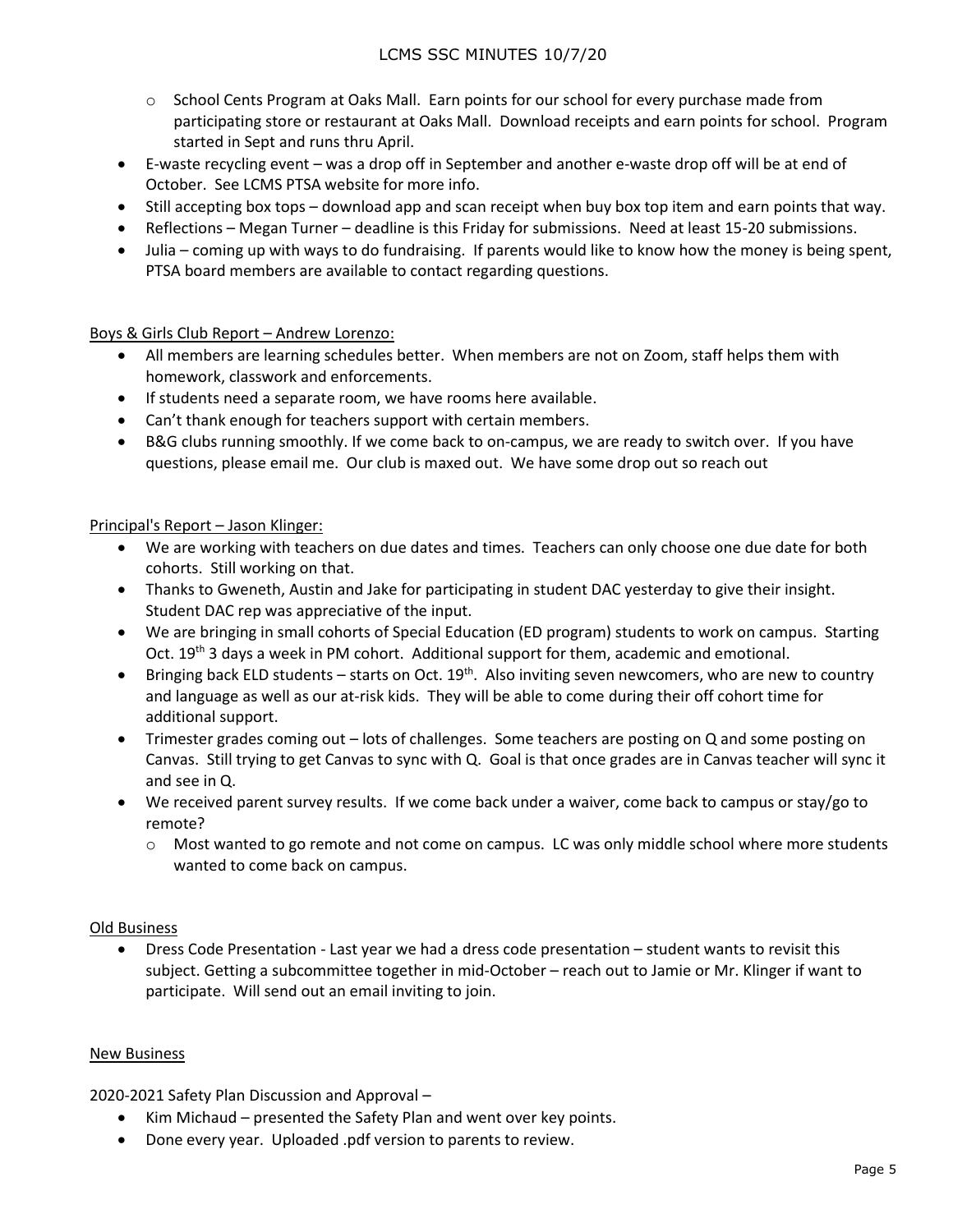# LCMS SSC MINUTES 10/7/20

- Most everything is the same. Some things not applicable because we are not on campus. Have not practiced emergency evacuation procedures but once we are back on campus, we will do that.
- Talked about the flow procedures, lockdown procedures, and contact phone numbers.
- When back on campus we will need to plan drills during AM and PM and try not to keep kids out of class for too long.
- Klinger suggested doing something for the Great American Shakeout.
- Went over highlighted revisions that will need to be done.
- Staff Buddy List listed only people on campus. Not remote learning teachers.
- Checklist for custodians.
- Volunteer Log used to screen volunteers, now they are entered into Raptor.
- Evacuation route is the same, only half the students on campus. If real emergency, kids will wear masks and head outside spaced appropriately.
- Individual Emergencies what personnel is in charge of what and what they'll do. Same as last year.
- Student release and reunion team, Search and Rescue Team.
- List of emergency equipment and how to shut off.
- Teachers go through CHAMPS as they are teaching them how to evacuate.
- Attendance form for teachers to turn in so we know who is there and who is missing.
- Lockdown procedures with TO Police Dept.
- Going through all the emergencies that we could have:
	- o Shelter in Place continue to stay in classrooms, just lock doors.
	- o Fires how to turn off alarm.
	- o Earthquakes what to do if you are inside vs outside.
- Staff Release Form staff is required to stay on campus in case of emergency, priority list for release is made for staff based on personal situations.
- Talked about doing practice drills with individual classes to teach kids the evacuation route without disrupting classes all at once.
- Motion to approve the 2020-2021 Safety Plan as presented and written. Motion approved.

Single School Plan Process and Information -

- Need to discuss the re-entry school plan.
- Presentation shown goals are to review the Reopening and Mitigation Plan for our school and the process for the single school plan for achievement.
- Our BOE has approved that we will do active screening. Campus Supervisors will be doing temperature checks and asking a series of questions. Parents are encourage to screen kids at home.
- Jason will send out the presentation with the district plan and our LC school plan.
- District reopening video: the Leopard did a video to show students and families all the arrows in hallways for directions, keeping distance.
- LC Re-Entry Plan:
	- o Normally school gates open at 7:30am. Cohort A gates will open at 8:30am. Will have a 30 minute period to screen students. There will be two entry points for screening (by tennis courts by Erbes Rd and by the gym). If student has temperature or symptoms – students will move to health observation room for further analysis.
	- $\circ$  There will be series of visual check points all around campus. Will have arrows everywhere.
	- o Students and staff will be wearing face masks.
- All staff will be screened and evaluated every morning.
- Student dismissal students will exit through various locations based on last class location.
- Lunch will be provided for both Cohort A and Cohort B every day. Will be grab and go. Students can eat in quad, socially distanced if they want to eat on campus.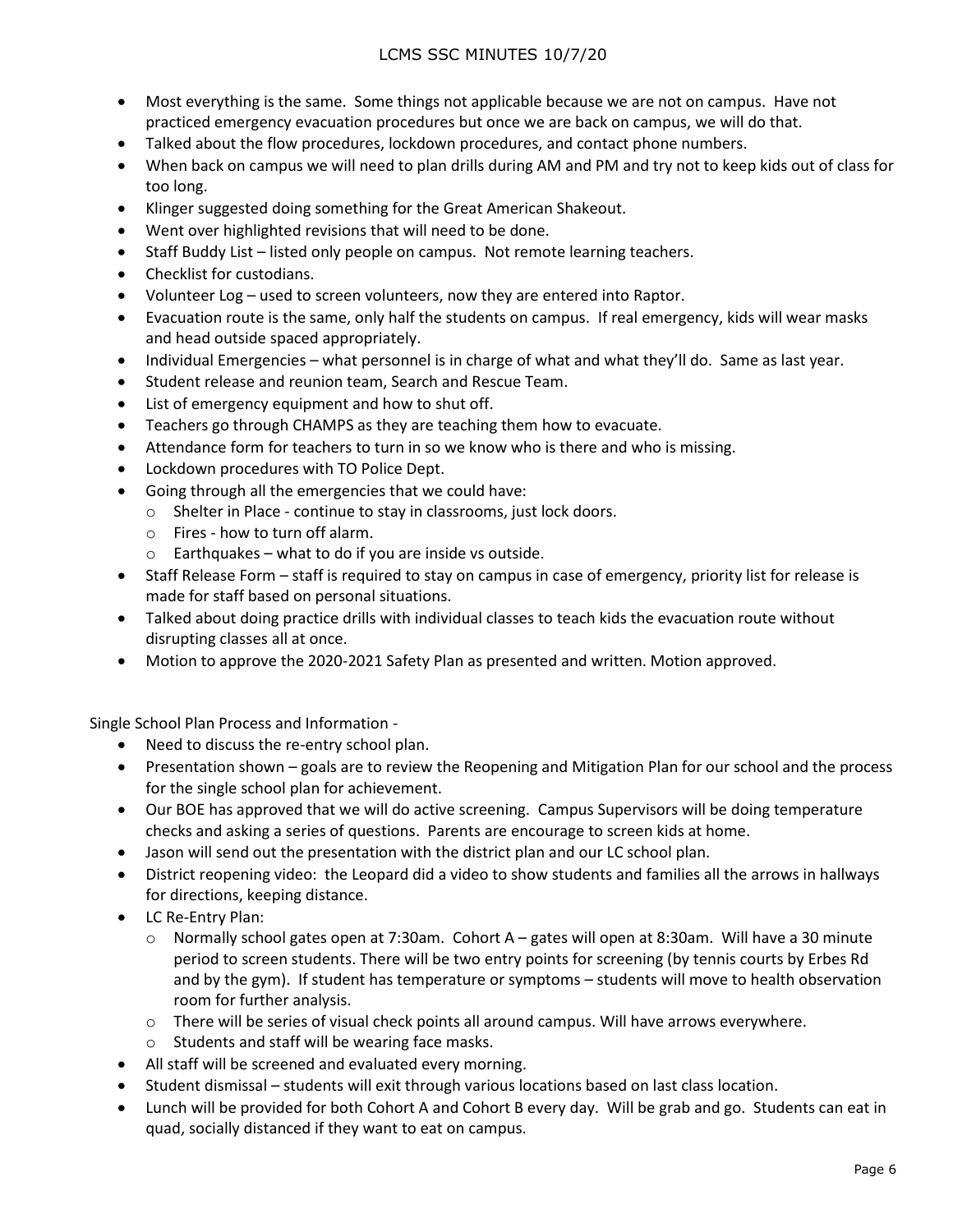# LCMS SSC MINUTES 10/7/20

- Between the two periods, there will be a 20 minute passing period. Students will depart classroom and come to lunch area. The class periods will only be 65 minutes when we return.
- Indoor hallway travel, outdoor hallway travel, and stairwells will be designated up or down only.
- District is providing 5 portable hand-washing stations that will be placed around campus. Restrooms will be open to wash hands as well.
- Just received 4 portable hand-sanitizer stations one in each classroom and throughout the school.
- Restrooms we will specify which restrooms students will go to.
- Health Evaluation Room Outer office will be used for initial assessment, inner office will be for students that present symptoms and waiting for parents to pick them up. Staff will wear PPE, the room will have dividers, will provide air purifier.
- Concerns about our building that doesn't have outside doors or windows. Consider moving teachers to classrooms that have doors to the outside. New HVAC system to help as well.
- Between Cohort A and B, custodians will spray down each classroom spray down desks, tables, doors and everything. Done in 5 minutes.
- Not be using lockers, students will bring their supplies in their backpacks, also their cell phones. PE locker rooms also closed. Students will already come dressed for PE. Waiting to find out about using gym equipment.
- Waiting to hear direction about Choir and Band currently we cannot sing or play instrument on campus.
- Jason discussed how the process works with SPSA.
	- o Has made a number of adjustments over the years. We want to make the entire process inclusive. All of stake holders have opportunities to review and analyze the data and decide the best course for our school for that year.
	- $\circ$  We used to create the single school plan and once signed it goes on the shelf. Now it's a strategic document, more complex. More collaborative.
	- $\circ$  Continuous cycle, once we development and approve it, then monitoring the implementation. If we need to make changes, we can.
	- o Need to present our Single School Plan to the Board of Education at the end of December, normally in November.
	- o We don't have limited data this year. When we look at data, pause test scores and focus on data we do have to measure our success.
	- $\circ$  The Single School Plan used to just focus on goals and how money is spent on what. Now, our Single School Plan have all the goals listed and all the actions to make that goal possible whether they cost money or not.
	- o Will present a link to last years' plan to see how data was laid out.
	- $\circ$  Jason will send out the plan to all SSC member to review. Then we need to set up a subcommittee to look at data and make plans for this year.
	- $\circ$  Jamie asked if kids are blended when they come back, the class time will be shortened, will that be reflected in Remote schedule? Both Remote and Blended schedules will reflect the shorter class time.
	- $\circ$  Hoping to switch at Trimester to bring kids back. Trimester ends Nov. 15<sup>th</sup>. Large degree of classes that are not at 15 students. Working hard on coordinating the schedules.
	- o Andrea asked will the actual teaching be similar to now, like keep everything on computer still? Tech will be used and try and go back to normal, but can't touch paper. Have to get creative how we collaborate.

Public Concerns No public concerns to report.